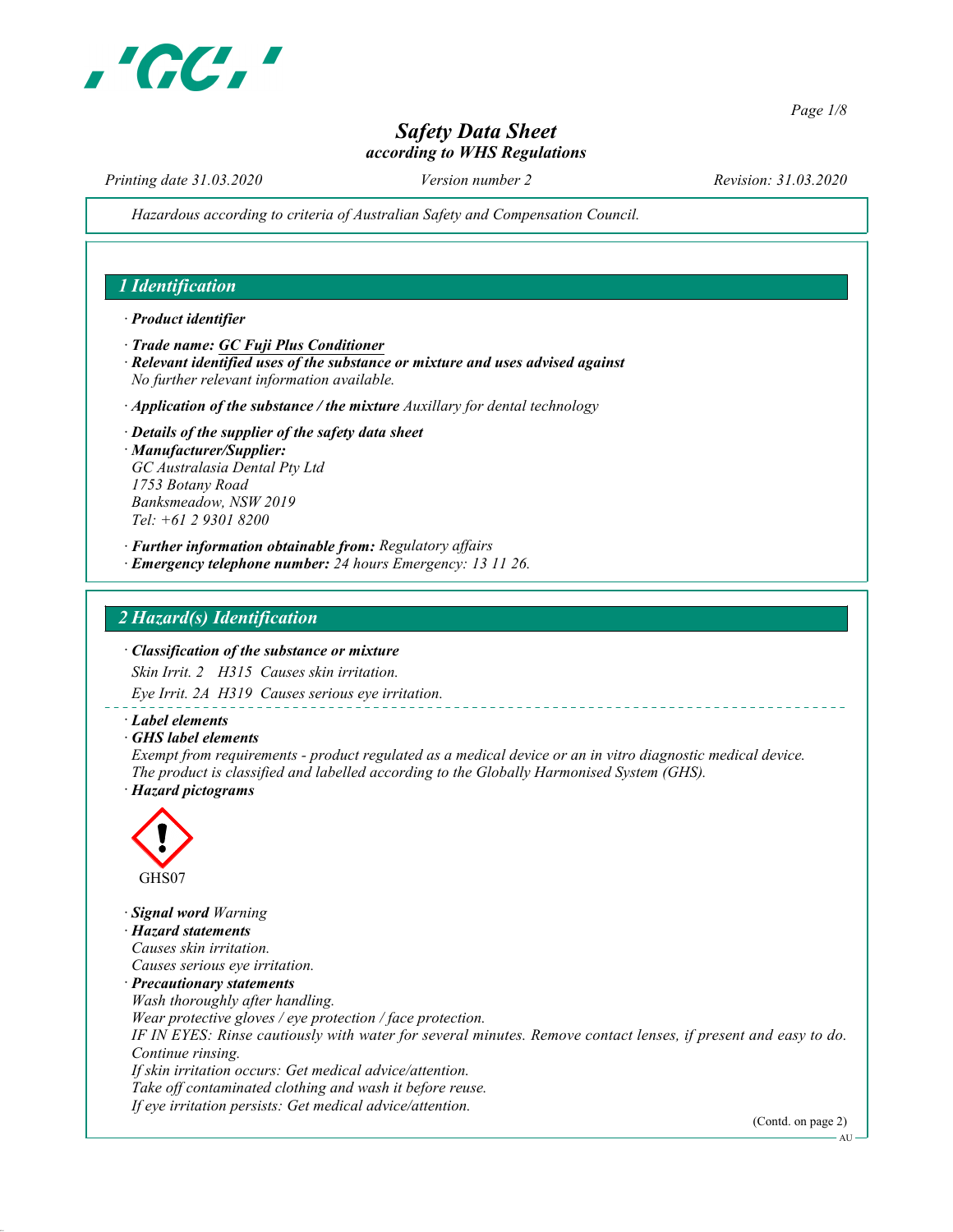Printing date 31.03.2020 Version number 2 Revision: 31.03.2020

(Contd. of page 1)

#### Trade name: GC Fuji Plus Conditioner

#### · Other hazards

- · Results of PBT and vPvB assessment
- · PBT: Not applicable.
- · vPvB: Not applicable.

### 3 Composition and Information on Ingredients

#### · Chemical characterisation: Mixtures

· Description:

Only substances required to be mentioned according to Annex II of regulation 1907/2006 are listed. Information on the other substances that may be present can be obtained upon request.

| $\cdot$ Dangerous components:                                                                     |                                                           |                       |  |
|---------------------------------------------------------------------------------------------------|-----------------------------------------------------------|-----------------------|--|
|                                                                                                   | 5949-29-1 citric acid mono hydrate                        | $\geq 10 - \leq 20\%$ |  |
|                                                                                                   | Skin Irrit. 2, H315; Eye Irrit. 2A, H319; STOT SE 3, H335 |                       |  |
|                                                                                                   | $7705 - 08 - 0$ iron trichloride                          | $1 - 5\%$             |  |
|                                                                                                   | Skin Corr. 1B, H314; Eye Dam. 1, H318; Acute Tox. 4, H302 |                       |  |
| $\cdot$ Additional information: For the wording of the listed hazard phrases refer to section 16. |                                                           |                       |  |

#### 4 First Aid Measures

· Description of first aid measures

#### · General information:

Immediately remove any clothing soiled by the product. If symptoms persist consult doctor.

· After inhalation:

Supply fresh air. If required, provide artificial respiration. Keep patient warm. Consult doctor if symptoms persist. Take affected persons into fresh air and keep quiet.

· After skin contact:

Immediately wash with water and soap and rinse thoroughly. If skin irritation continues, consult a doctor.

#### · After eye contact:

Protect unharmed eye.

Rinse opened eye for several minutes under running water. Then consult a doctor.

· After swallowing:

Rinse out mouth and then drink plenty of water.

- If symptoms persist consult doctor.
- · Information for doctor:

· Most important symptoms and effects, both acute and delayed No further relevant information available.

· Indication of any immediate medical attention and special treatment needed

No further relevant information available.

# 5 Fire Fighting Measures

- · Extinguishing media
- · Suitable extinguishing agents:

CO2, powder or water spray. Fight larger fires with water spray or alcohol resistant foam. Use fire extinguishing methods suitable to surrounding conditions.

· For safety reasons unsuitable extinguishing agents: Water with full jet

(Contd. on page 3)

AU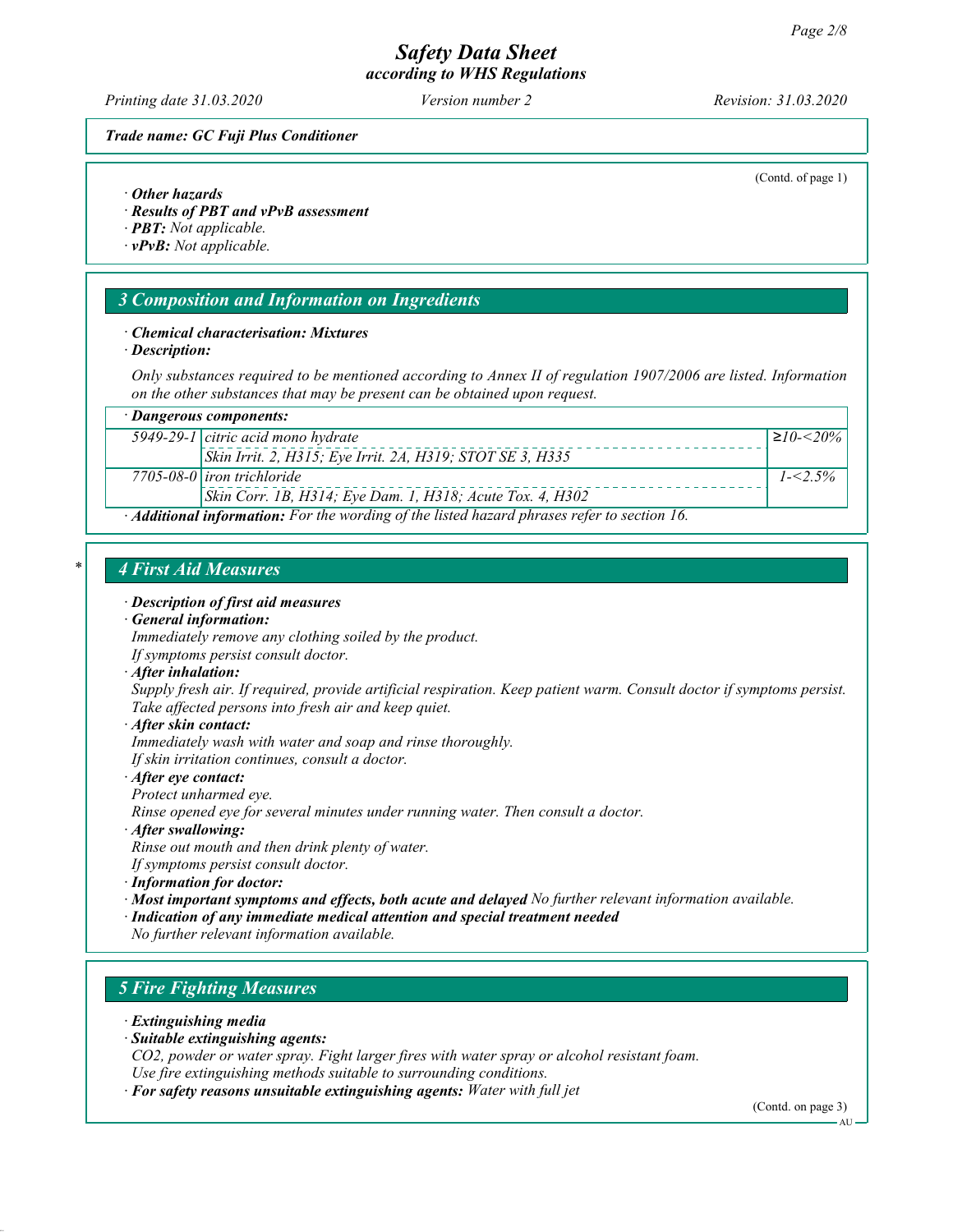Printing date 31.03.2020 Version number 2 Revision: 31.03.2020

Trade name: GC Fuji Plus Conditioner

(Contd. of page 2)

· Special hazards arising from the substance or mixture

Formation of toxic gases is possible during heating or in case of fire. No further relevant information available.

· Advice for firefighters

· Protective equipment: Wear self-contained respiratory protective device.

· Additional information

Dispose of fire debris and contaminated fire fighting water in accordance with official regulations.

# 6 Accidental Release Measures

· Personal precautions, protective equipment and emergency procedures Remove persons from danger area. Avoid contact with the eyes and skin. Wear protective clothing.

· Environmental precautions:

Do not allow product to reach sewage system or any water course.

Inform respective authorities in case of seepage into water course or sewage system.

Do not allow to penetrate the ground/soil.

In case of seepage into the ground inform responsible authorities.

· Methods and material for containment and cleaning up:

Absorb liquid components with liquid-binding material. Dispose of the material collected according to regulations.

· Reference to other sections

See Section 7 for information on safe handling. See Section 8 for information on personal protection equipment. See Section 13 for disposal information.

# 7 Handling and Storage

· Handling:

- · Precautions for safe handling Avoid contact with the eyes and skin.
- · Information about fire and explosion protection: No special measures required.
- · Conditions for safe storage, including any incompatibilities
- · Storage:
- · Requirements to be met by storerooms and receptacles: Store only in unopened original receptacles.
- · Information about storage in one common storage facility: Store away from foodstuffs.
- · Further information about storage conditions: None.
- · Specific end use(s) No further relevant information available.

### 8 Exposure controls and personal protection

· Additional information about design of technical facilities: No further data; see item 7.

· Control parameters

· Ingredients with limit values that require monitoring at the workplace:

7705-08-0 iron trichloride

 $WES$  Long-term value: 1 mg/m<sup>3</sup> as Fe

 $\cdot$  **Additional information:** The lists valid during the making were used as basis.

(Contd. on page 4)

AU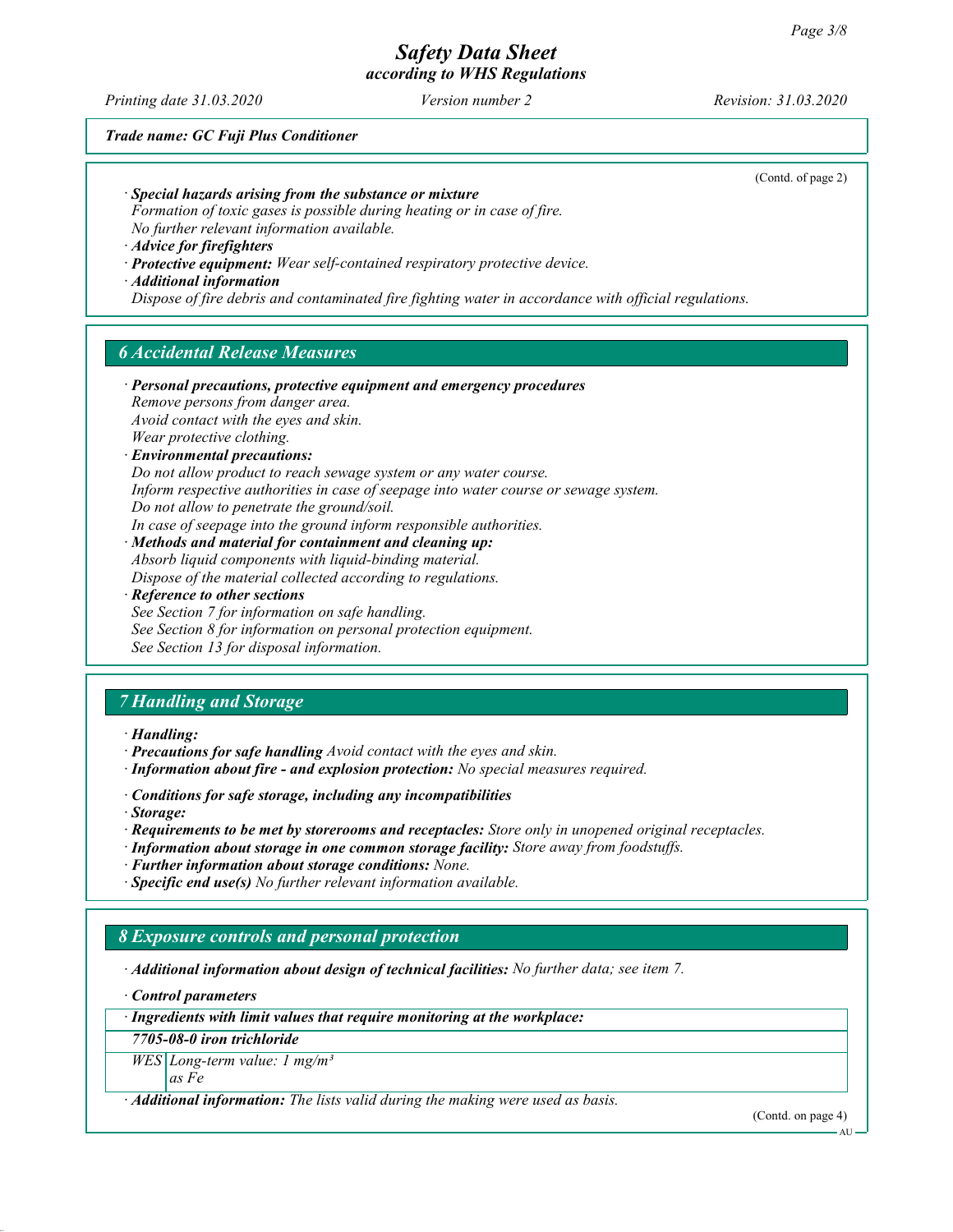Printing date 31.03.2020 Version number 2 Revision: 31.03.2020

#### Trade name: GC Fuji Plus Conditioner

Initial boiling point and boiling range: Undetermined. · Flash point: Not applicable. · Flammability (solid, gas): Not applicable. · Ignition temperature: Undetermined. · Decomposition temperature: Not determined.

· Auto-ignition temperature: Product is not selfigniting.

· Explosive properties: Product does not present an explosion hazard.

(Contd. of page 3)

| · Exposure controls                                                          |                                                                                                                                                                                                                                                                                                                                                                                                                                                                           |  |  |  |
|------------------------------------------------------------------------------|---------------------------------------------------------------------------------------------------------------------------------------------------------------------------------------------------------------------------------------------------------------------------------------------------------------------------------------------------------------------------------------------------------------------------------------------------------------------------|--|--|--|
| · Personal protective equipment:                                             |                                                                                                                                                                                                                                                                                                                                                                                                                                                                           |  |  |  |
| · General protective and hygienic measures:                                  |                                                                                                                                                                                                                                                                                                                                                                                                                                                                           |  |  |  |
|                                                                              | The usual precautionary measures are to be adhered to when handling chemicals.                                                                                                                                                                                                                                                                                                                                                                                            |  |  |  |
| Avoid contact with the eyes and skin.                                        |                                                                                                                                                                                                                                                                                                                                                                                                                                                                           |  |  |  |
| Wash hands before breaks and at the end of work.                             |                                                                                                                                                                                                                                                                                                                                                                                                                                                                           |  |  |  |
|                                                                              | Immediately remove all soiled and contaminated clothing                                                                                                                                                                                                                                                                                                                                                                                                                   |  |  |  |
|                                                                              | · Respiratory protection: Suitable respiratory protective device recommended.                                                                                                                                                                                                                                                                                                                                                                                             |  |  |  |
| · Protection of hands:                                                       |                                                                                                                                                                                                                                                                                                                                                                                                                                                                           |  |  |  |
|                                                                              |                                                                                                                                                                                                                                                                                                                                                                                                                                                                           |  |  |  |
| Protective gloves                                                            |                                                                                                                                                                                                                                                                                                                                                                                                                                                                           |  |  |  |
| · Material of gloves                                                         |                                                                                                                                                                                                                                                                                                                                                                                                                                                                           |  |  |  |
| · Penetration time of glove material<br>observed.<br>$\cdot$ Eye protection: | The selection of the suitable gloves does not only depend on the material, but also on further marks of quality and<br>varies from manufacturer to manufacturer. As the product is a preparation of several substances, the resistance of<br>the glove material can not be calculated in advance and has therefore to be checked prior to the application.<br>The exact break through time has to be found out by the manufacturer of the protective gloves and has to be |  |  |  |
| Tightly sealed goggles                                                       |                                                                                                                                                                                                                                                                                                                                                                                                                                                                           |  |  |  |
| *<br><b>9 Physical and Chemical Properties</b>                               |                                                                                                                                                                                                                                                                                                                                                                                                                                                                           |  |  |  |
|                                                                              |                                                                                                                                                                                                                                                                                                                                                                                                                                                                           |  |  |  |
| · Information on basic physical and chemical properties                      |                                                                                                                                                                                                                                                                                                                                                                                                                                                                           |  |  |  |
| <b>General Information</b>                                                   |                                                                                                                                                                                                                                                                                                                                                                                                                                                                           |  |  |  |
| $\cdot$ Appearance:                                                          |                                                                                                                                                                                                                                                                                                                                                                                                                                                                           |  |  |  |
| Form:                                                                        | Liquid                                                                                                                                                                                                                                                                                                                                                                                                                                                                    |  |  |  |
| Colour:                                                                      | Light yellow                                                                                                                                                                                                                                                                                                                                                                                                                                                              |  |  |  |
| $\cdot$ Odour:                                                               | <b>Odourless</b>                                                                                                                                                                                                                                                                                                                                                                                                                                                          |  |  |  |
| · Odour threshold:                                                           | Not determined.                                                                                                                                                                                                                                                                                                                                                                                                                                                           |  |  |  |
| $\cdot$ pH-value:                                                            | Not determined.                                                                                                                                                                                                                                                                                                                                                                                                                                                           |  |  |  |
| $\cdot$ Change in condition                                                  |                                                                                                                                                                                                                                                                                                                                                                                                                                                                           |  |  |  |
| Melting point/freezing point:                                                | Undetermined.                                                                                                                                                                                                                                                                                                                                                                                                                                                             |  |  |  |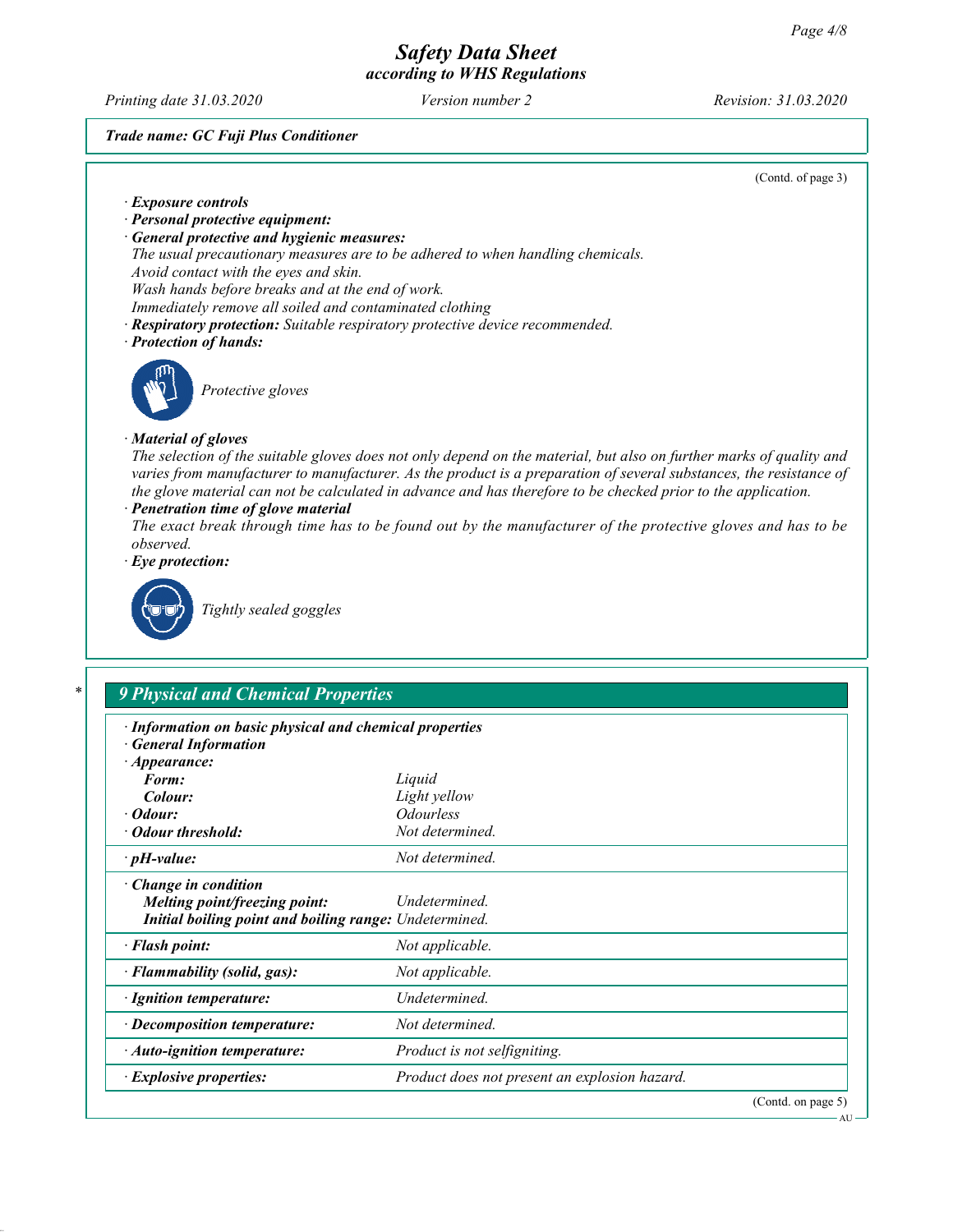Printing date 31.03.2020 Version number 2 Revision: 31.03.2020

Trade name: GC Fuji Plus Conditioner

|                                           | (Contd. of page 4)                         |
|-------------------------------------------|--------------------------------------------|
| · Explosion limits:                       |                                            |
| Lower:                                    | Not determined.                            |
| <b>Upper:</b>                             | Not determined.                            |
| $\cdot$ <i>Vapour pressure:</i>           | Not determined.                            |
| $\cdot$ Density at 20 °C (68 °F):         | $1.1$ g/cm <sup>3</sup> (9.1795 lbs/gal)   |
| $\cdot$ Relative density                  | Not determined.                            |
| · Vapour density                          | Not determined.                            |
| $\cdot$ Evaporation rate                  | Not determined.                            |
| $\cdot$ Solubility in / Miscibility with  |                                            |
| water:                                    | Fully miscible.                            |
| · Partition coefficient: n-octanol/water: | Not determined.                            |
| · Viscosity:                              |                                            |
| Dynamic:                                  | Not determined.                            |
| Kinematic:                                | Not determined.                            |
| · Solvent content:                        |                                            |
| Water:                                    | 88.0%                                      |
| $VOC$ (EC)                                | 0.0 g/l                                    |
| $\cdot$ Other information                 | No further relevant information available. |

# 10 Stability and Reactivity

· Reactivity No further relevant information available.

· Chemical stability

- · Thermal decomposition / conditions to be avoided: No decomposition if used according to specifications.
- · Possibility of hazardous reactions No dangerous reactions known.
- · Conditions to avoid No further relevant information available.
- · Incompatible materials: No further relevant information available.
- · Hazardous decomposition products: No dangerous decomposition products known.

#### 11 Toxicological Information

· Information on toxicological effects

· Acute toxicity

· LD/LC50 values relevant for classification:

7705-08-0 iron trichloride

Oral  $LD50$  1,872 mg/kg (rat (f+m))

- · Primary irritant effect:
- · Skin corrosion/irritation Irritant to skin and mucous membranes.
- · Serious eye damage/irritation Irritating effect.
- · Respiratory or skin sensitisation No sensitising effects known.
- · Additional toxicological information:

The product shows the following dangers according to the calculation method of the General EU Classification Guidelines for Preparations as issued in the latest version:

Irritant

· Repeated dose toxicity No further relevant information available.

(Contd. on page 6)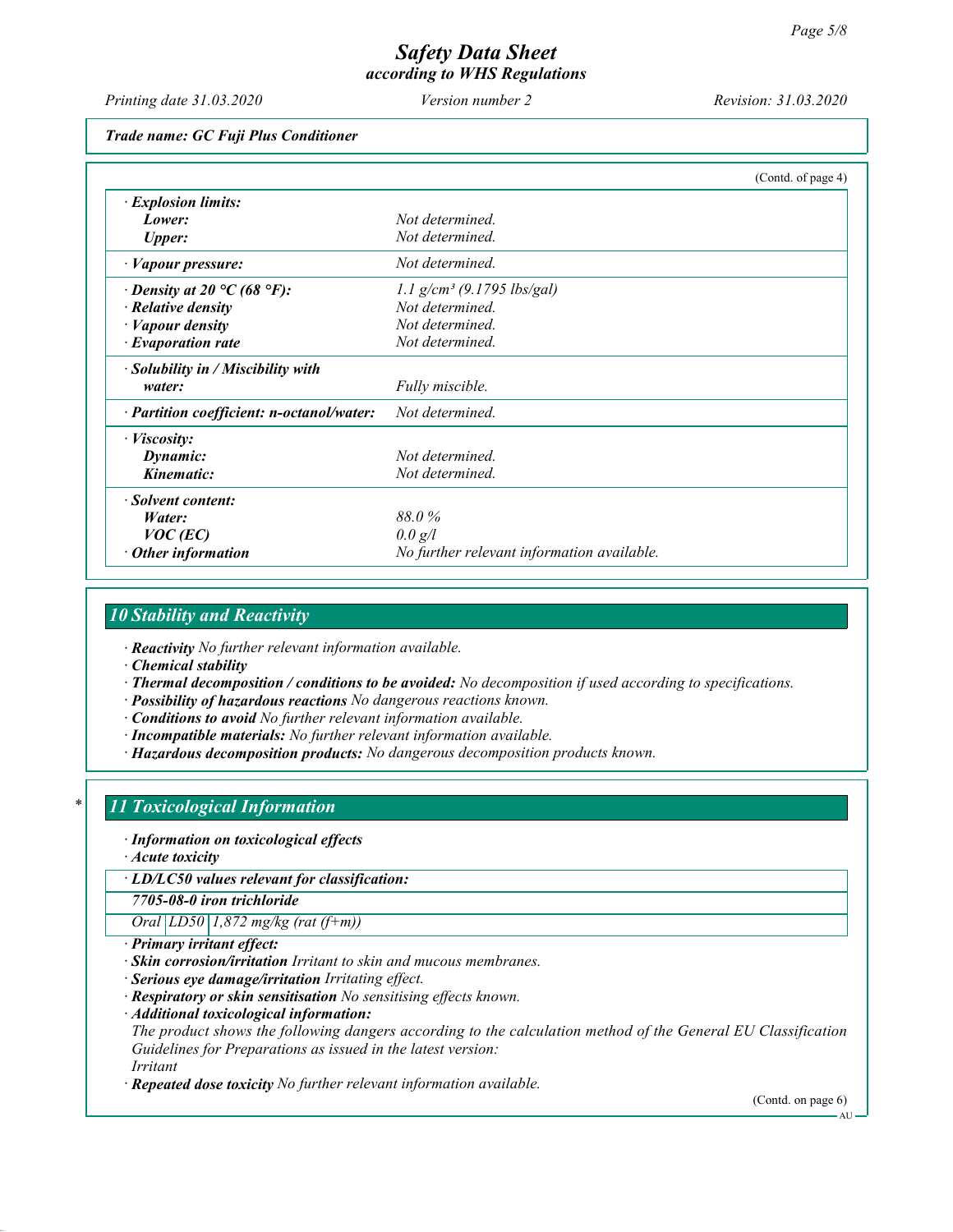# Safety Data Sheet

according to WHS Regulations

Printing date 31.03.2020 Version number 2 Revision: 31.03.2020

(Contd. of page 5)

AU

Trade name: GC Fuji Plus Conditioner

· CMR effects (carcinogenity, mutagenicity and toxicity for reproduction)

No further relevant information available.

# 12 Ecological Information

#### · Toxicity

- · Aquatic toxicity: No further relevant information available.
- · Persistence and degradability No further relevant information available.
- · Behaviour in environmental systems:
- · Bioaccumulative potential No further relevant information available.
- $\cdot$  Mobility in soil No further relevant information available.
- · Additional ecological information:
- · General notes:

Water hazard class 3 (German Regulation) (Self-assessment): extremely hazardous for water Do not allow product to reach ground water, water course or sewage system, even in small quantities. Danger to drinking water if even extremely small quantities leak into the ground.

- · Results of PBT and vPvB assessment
- · PBT: Not applicable.
- $\cdot$  vPvB: Not applicable.
- $\cdot$  Other adverse effects No further relevant information available.

### 13 Disposal considerations

- · Waste treatment methods
- · Recommendation

Must not be disposed together with household garbage. Do not allow product to reach sewage system.

- · Uncleaned packaging:
- · Recommendation: Disposal must be made according to official regulations.
- · Recommended cleansing agents: Water, if necessary together with cleansing agents.

### 14 Transport information

| $\cdot$ UN-Number               |                 |                    |
|---------------------------------|-----------------|--------------------|
|                                 |                 |                    |
| ADG, ADN, IMDG, IATA            | not regulated   |                    |
| $\cdot$ UN proper shipping name |                 |                    |
| ADG, ADN, IMDG, IATA            | not regulated   |                    |
|                                 |                 |                    |
| · Transport hazard class(es)    |                 |                    |
| ADG, ADN, IMDG, IATA            |                 |                    |
| $\cdot$ Class                   |                 |                    |
|                                 | not regulated   |                    |
| · Packing group                 |                 |                    |
| $\cdot$ ADG, IMDG, IATA         | not regulated   |                    |
|                                 |                 |                    |
| · Environmental hazards:        |                 |                    |
| $\cdot$ Marine pollutant:       | No              |                    |
|                                 |                 |                    |
| · Special precautions for user  | Not applicable. |                    |
|                                 |                 | (Contd. on page 7) |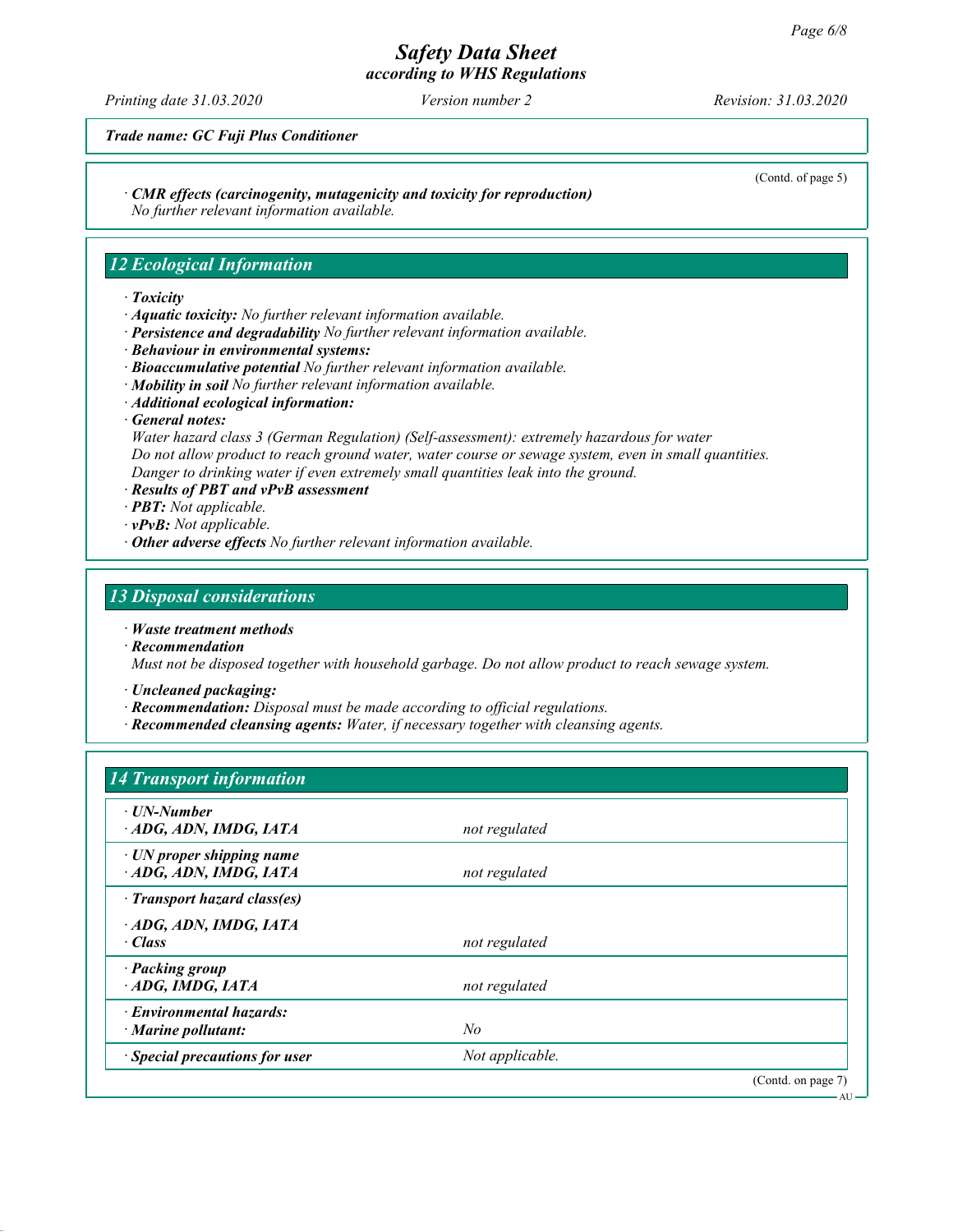# Safety Data Sheet

according to WHS Regulations

Printing date 31.03.2020 Version number 2 Revision: 31.03.2020

(Contd. of page 6)

Trade name: GC Fuji Plus Conditioner

· Transport in bulk according to Annex II of Marpol and the IBC Code Not applicable.

· UN "Model Regulation": not regulated

# 15 Regulatory information

· Safety, health and environmental regulations/legislation specific for the substance or mixture

· Australian Inventory of Chemical Substances

All ingredients are listed.

Standard for the Uniform Scheduling of Medicines and Poisons

None of the ingredients is listed.

· Australia: Priority Existing Chemicals

None of the ingredients is listed.

· GHS label elements The product is classified and labelled according to the Globally Harmonised System (GHS). · Hazard pictograms



· Signal word Warning

· Hazard statements

Causes skin irritation.

Causes serious eye irritation.

· Precautionary statements

Wash thoroughly after handling.

Wear protective gloves / eye protection / face protection.

IF IN EYES: Rinse cautiously with water for several minutes. Remove contact lenses, if present and easy to do. Continue rinsing.

If skin irritation occurs: Get medical advice/attention. Take off contaminated clothing and wash it before reuse. If eye irritation persists: Get medical advice/attention.

· Directive 2012/18/EU

· Named dangerous substances - ANNEX I None of the ingredients is listed.

· Chemical safety assessment: A Chemical Safety Assessment has not been carried out.

# 16 Other information

· Relevant phrases

H302 Harmful if swallowed.

H314 Causes severe skin burns and eye damage.

H315 Causes skin irritation.

H318 Causes serious eye damage.

H319 Causes serious eye irritation.

H335 May cause respiratory irritation.

(Contd. on page 8)

AU